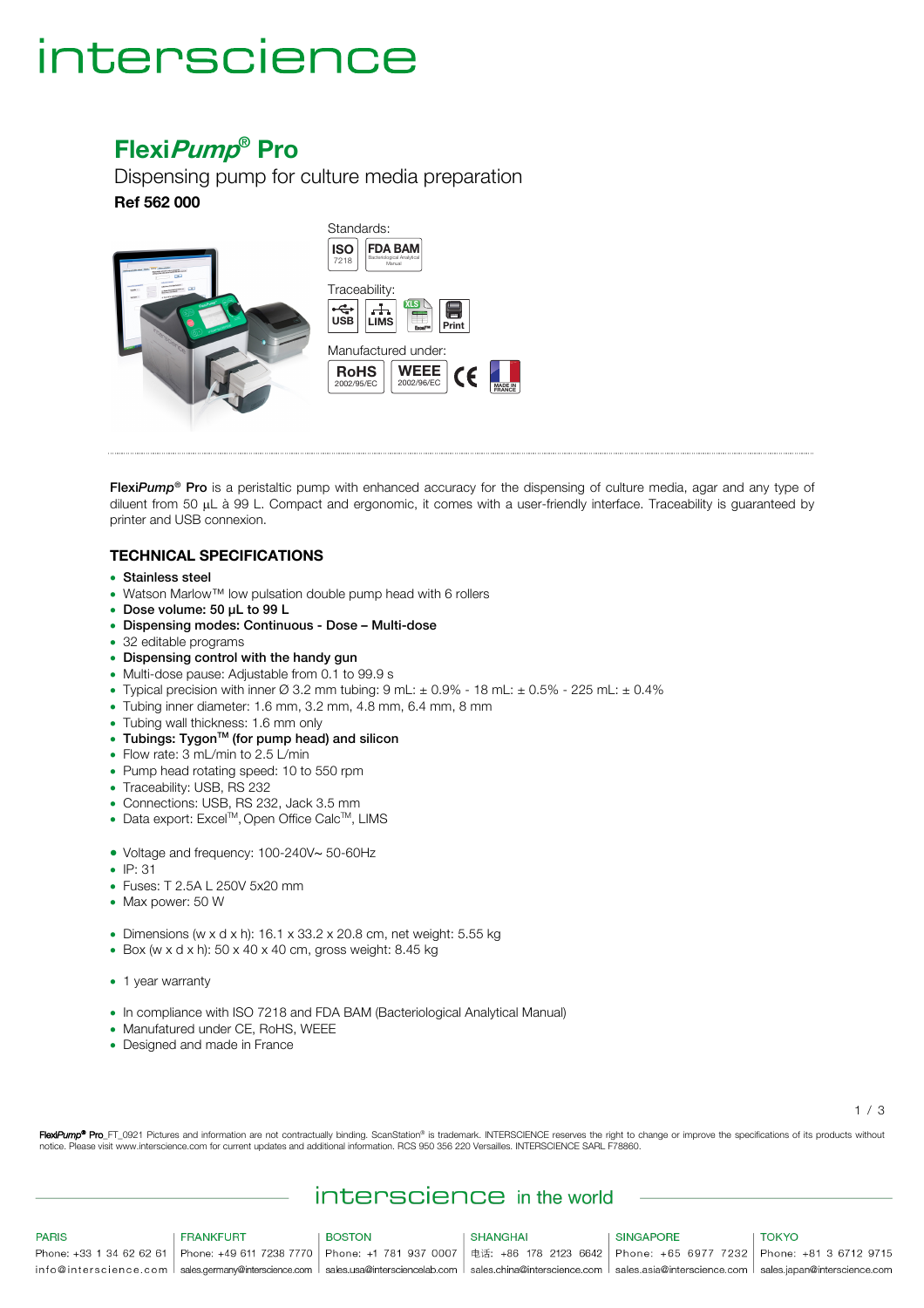# interscience

#### **DELIVERED WITH**

- 2 peristaltic Watson Marlow<sup>™</sup> pump heads
- 1 set of 3.2 mm dispensing assembly (nozzle + GL 45 bottle connector + filter + tubing + tube weight)
- 1 set of 6.4 mm dispensing assembly (nozzle + GL 45 bottle connector + filter + tubing + tube weight)
- 1 power cord
- 1 user's manual
- 1 USB cable
- 1 free pack of blender bags

#### **OPTIONS / ACCESSORIES**

- Ref 410 130 Film for printer: Thermal transfer film
- Ref 410 150 Printer: Thermal printer (RS 232 and USB output)
- Ref 413 002 2L bottles (GL45): Set of 3 GL45 glass bottle (2L), autoclavable
- Ref 507 008 Foot pedal: For hands-free dispensing. Connection with a 3.5 mm Jack
- Ref 513 001 5L bottle (GL45): GL45 glass bottle (5L), autoclavable
- Ref 513 015 Independent stand for broth bags: Independent stand for 2 broth bags
- Ref 521 012 Sticker for printer: Set of 2 sticker rolls for thermal printer Label size: 70 x 45 mm
- Ref 521 110 Paper for printer: Set of 2 thermal paper roll for printer
- Ref 561 001 Handy gun: Dispensing control with handy gun including electronic start button
- Ref 561 002 Adjustable dispensing arm: For use with other containers

#### **CONSUMABLES**

- Ref 413 028 Tube weights ( $Ø$  3 mm): Set of 5 tube weights (inner  $Ø$  3 mm)
- Ref 513 011 Tubings for pump (Ø 4.8 mm): Set of 6 Tygon<sup>TM</sup> tubings for pump part (20 cm). inner ø 4.8 mm<br>• Ref 513 020 Trocar: Trocar for broth bags
- **Trocar:** Trocar for broth bags
- Ref 513 023 PTFE filters 0.2 um (Ø 25 mm): Set of 5 autoclavable filters (0.2 um) for GL45 bottle
- Ref 513 024 Nozzles (Ø 4.8 8 mm): Set of 5 nozzles for tubings from 4.8 to 8 mm inner diameter
- Ref 513 039 Tube weights  $(Ø 6 mm)$ : Set of 5 tube weights  $(Ø 6 mm)$
- Ref 513 040 Nozzles (tubings Ø 1.6 3.2 mm): Set of 5 nozzles for tubings from 1.6 to 3.2 mm inner diameter
- Ref 561 301 Tubings for pump (Ø 1.6 mm): Set of 6 Tygon™ tubings for pump part (20 cm). inner ø 1.6 mm
- Ref 561 302 Tubings for pump (Ø 3.2 mm): Set of 6 Tygon<sup>TM</sup> tubings for pump part (20 cm). inner ø 3.2 mm
- Ref 561 304 Tubings for pump (Ø 6.4 mm): Set of 6 Tygon<sup>TM</sup> tubings for pump part (20 cm). inner ø 6.4 mm
- Ref 561 305 Tubings for pump (Ø 8 mm): Set of 6 Tygon<sup>™</sup> tubings for pump part (20 cm). inner ø 8 mm<br>• Ref 561 401 Autoclave GL45 stopper + 0.2 um filter
- Autoclave GL45 stopper  $+$  0.2 µm filter
- Ref 561 403 Straight connectors (tubings  $\varphi$  6.4 8 mm): Set of 6 straight connectors for inner  $\varphi$  6.4 and 8 mm tubings
- Ref 561 404 Straight connectors (tubings ø 3.2 4.8 mm): Set of 6 straight connectors for inner ø 3.2 and 4.8 mm tubings
- Ref 562 101 Dispensing assembly + Y (GL45 ø 1.6 mm): Set of silicone tubings inner ø 1.6 mm + GL45 screw  $\text{cap} + \text{tube}$  weight + nozzle + filter + "Y"
- Ref 562 102 Dispensing assembly  $+$  Y (GL45 ø 3.2 mm): Set of silicone tubings inner ø 3.2 mm + GL45 screw  $\text{cap} + \text{tube}$  weight + nozzle + filter + "Y"
- Ref 562 103 Dispensing assembly  $+$  Y (GL45 ø 4.8 mm): Set of silicone tubings inner ø 4.8 mm + GL45 screw  $cap + tube$  weight + nozzle + filter + "Y"
- Ref 562 104 Dispensing assembly + Y (GL45 ø 6.4 mm): Set of silicone tubings inner ø 6.4 mm + GL45 screw  $\cos + \text{tube weight} + \text{nozz} + \text{filter} + "Y"$
- Ref 562 105 Dispensing assembly + Y (GL45 ø 8 mm): Set of silicone tubings inner ø 8 mm + GL45 screw cap + tube weight  $+$  nozzle  $+$  filter  $+$  "Y"
- Ref 562 201 Tubings + Y (ø 1.6 mm): 5 Set of 5 dispensing tubings (silicone tubings + Tygon<sup>TM</sup> tubings + "Y" connectors) - inner ø 1.6 mm
- Ref 562 202 Tubings + Y (ø 3.2 mm): Set of 5 dispensing tubings (silicone tubings + Tygon<sup>™</sup> tubings + "Y" connectors) - inner ø 3.2 mm
- Ref 562 203 Tubings + Y (ø 4.8 mm): Set of 5 dispensing tubings (silicone tubings + Tygon<sup>™</sup> tubings + "Y" connectors) - inner ø 4.8 mm
- Ref 562 204 Tubings + Y (ø 6.4 mm): Set of 5 dispensing tubings (silicone tubings + Tygon<sup>TM</sup> tubings + "Y" connectors) - inner ø 6.4 mm
- Ref 562 205 Tubings + Y ( $\sigma$  8 mm): Set of 5 dispensing tubings (silicone tubings + Tygon<sup>™</sup> tubings + "Y" connectors) - inner ø 8 mm
- Ref 562 401 Y connectors (tubings ø 6.4 8 mm): Set of 6 "Y" connectors for 6.4 and 8 mm tubings

2 / 3

FlexiPump<sup>®</sup> Pro\_FT\_0921 Pictures and information are not contractually binding. ScanStation® is trademark. INTERSCIENCE reserves the right to change or improve the specifications of its products without notice. Please visit www.interscience.com for current updates and additional information. RCS 950 356 220 Versailles. INTERSCIENCE SARL F78860.

### interscience in the world

**PARIS FRANKFURT BOSTON SHANGHAI SINGAPORE TOKYO** Phone: +33 1 34 62 62 61 Phone: +49 611 7238 7770 Phone: +1 781 937 0007 弗话: +86 178 2123 6642 Phone: +65 6977 7232 Phone: +81 3 6712 9715 info@interscience.com sales.germany@interscience.com sales.usa@intersciencelab.com sales.china@interscience.com sales.asia@interscience.com sales.japan@interscience.com